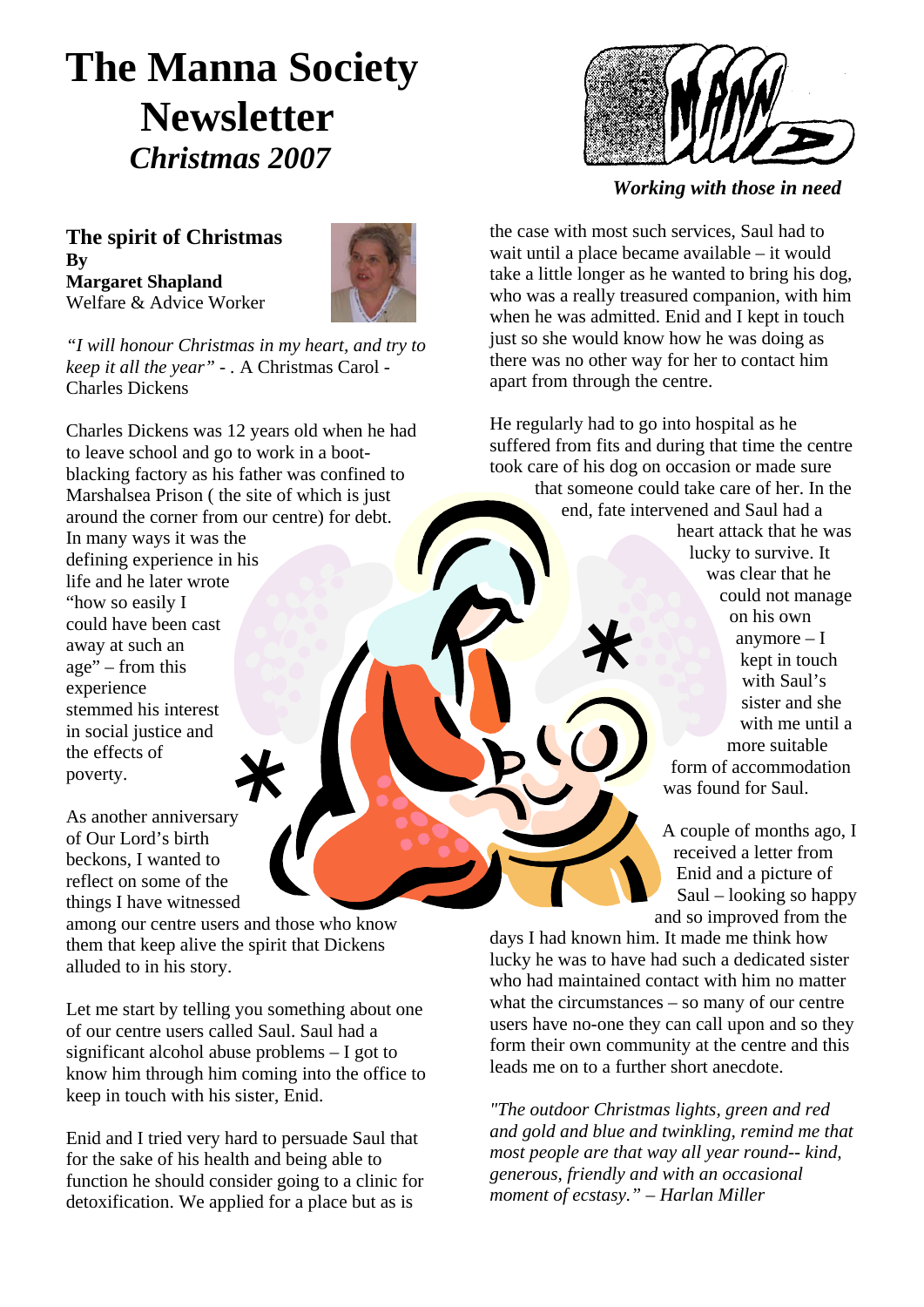A short while ago, one of our female centre users who is disabled was robbed as she was going home from the centre - indeed she was not very far from the centre when this happened. She used to take a bus back to where she was living in a neighbouring borough. Since then, she has a taxi to take her home now and I see those colleagues with whom she shares a table at the centre make sure that she is assisted to the taxi so that she can go home safely. It is little gestures like that which show me how much fellowship there is in the centre.

*"The best of all gifts around any Christmas tree: the presence of a happy family all wrapped up in each other." – Burton Hillis* 

Finally, one more story about how one of our centre users was re-united with her family. Alexandra had been coming to the centre for some while; she had been volunteering but had become increasingly withdrawn and unwell everyone had become increasingly anxious about the fact she was a vulnerable girl who was rough-sleeping – she was not entitled to receive benefits in the Untied Kingdom and eventually was admitted to hospital due to her mental health problems. We had tried to offer her temporary short-term accommodation as a respite but to no avail.

Despite the unhappy fact that she needed to go into hospital, it gave her a chance to rest and she recovered very well – she also received some help with a short-term memory loss that we thought might have been caused by some past

trauma and she was able to remember her name and her place of birth and from there it was possible to track her relatives in Lithuania, with whom she was able to get back in touch; travel documents were obtained and tickets for her return home. The last day we saw her, we provided some funds for fares to the airport and for food overnight as she was travelling very early in the morning. One of our centre users went with her and kept her company until she was ready to go through the security check to air-side. She looked as they said "As she should have looked – happy, with her hair done and looking her best". The following day, her friend at the centre received a call from her family in Lithuania that she had returned home safe and sound to her family.

These are tales of our extended family at a time in the year when thoughts of family come very much to the fore and we remember those who are dear to us and those who are not lucky enough to have their own family about them, for whatever reason, Finally, I just wanted to end with a Christmas Blessing.

*A Christmas Blessing During this Christmas season, May you be blessed With the spirit of the season, which is peace, The gladness of the season, which is hope, And the heart of the season, which is love* **A very happy, peaceful and joyous Christmas to you all!** 



Manna Society Committee Members, Left to Right: Marc Thurgood, Lynda Smith, Bill Dodwell, Nannette Ffrench, Cha Power, Pauline Emmerson & Tony Charlton. Inset: Alex Hobbs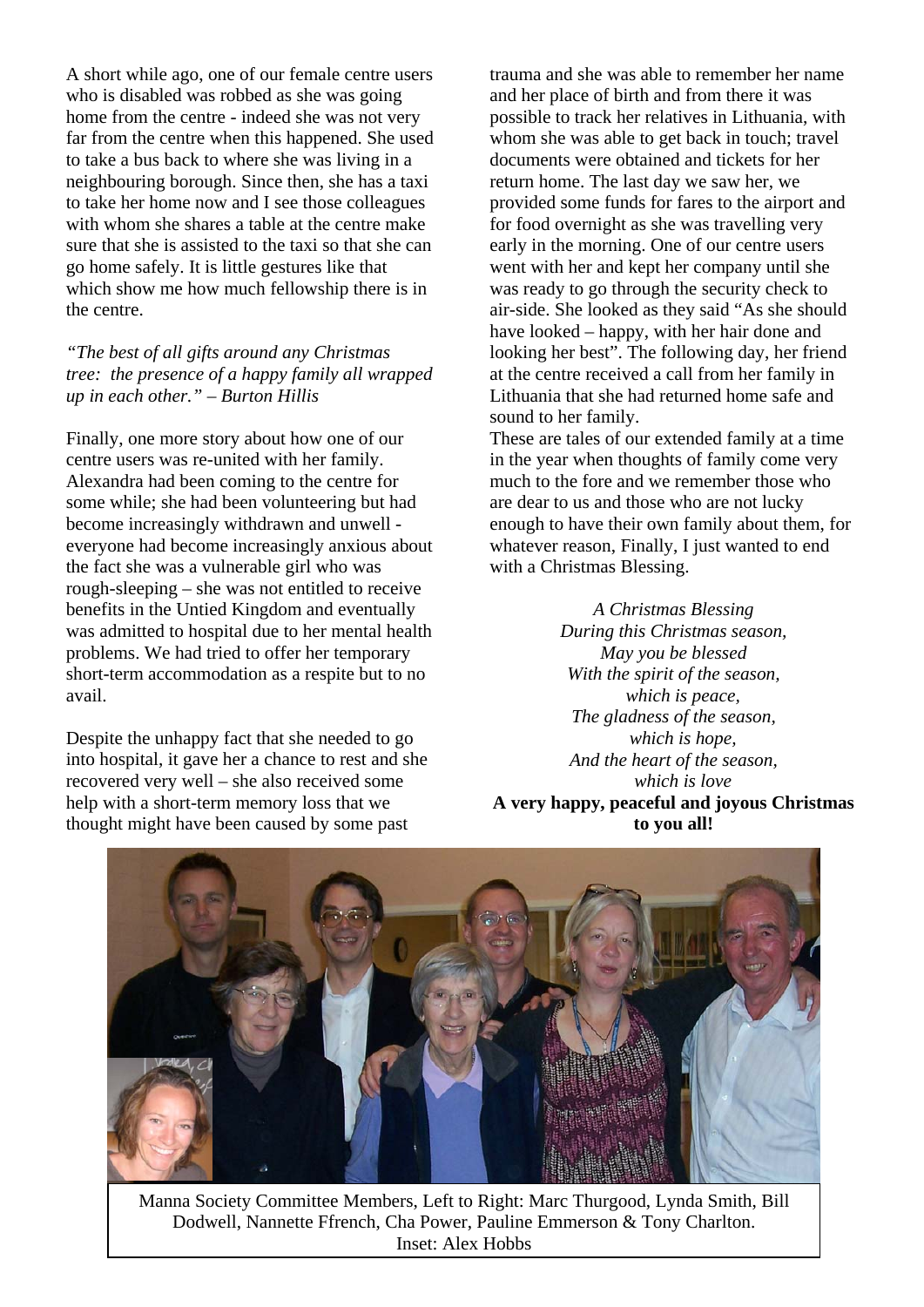**Is this the End of Soup Runs? By Bandi Mbubi**  Campaigns Worker



As I write, the London Borough Councils are preparing the  $10^{th}$  Private Bill, a draft London Local Authorities Bill, promoted with the assistance of Westminster City Council, to set up designated areas where the distribution of food and refreshments are banned, aimed at preventing soup runs. This proposal is included with a number of less controversial measures. Though consultations to the London Borough Councils officially closed on  $2<sup>nd</sup>$  November, comments received after this first consultation deadline will still be taken into consideration once the Bill is in Parliament and affected bodied will be able to petition against the Bill.

Westminster City Council, the main promoter of this bill, perceives soup runs as essentially "public order issues" regularly requiring police assistance and fostering the dependency of vulnerable people. It claims that many people who use soup runs are actually housed or are former rough sleepers saving money. It argues that soup runs do not do enough to engage people with services that could help (BBC News, 11/09/2007 & 26/10/2007). This is very much contested by a great number of people involved with helping homeless and vulnerable people.

As recently highlighted by Jad Adams, the Chair of Nightwatch, a Croydon-based soup run, in his response to this proposal, soup runs are often part of a programme which includes aspects of resettlement and support to homeless, formerly homeless, and vulnerable people, to start work or education.

Critics of soup runs fail to recognise the role they play in supporting vulnerable people to lead productive lives. It is not a question of thrusting a bowl of soup into people's hands. It is instead a first point of contact and as a symbol of society's concern for homeless and other vulnerable people. And I think that it is in recognition of this moral social responsibility that many councils, major funders, such as the National Lottery, and organisations, such as Marks and Spencer and Sainsbury, continue to lend their

support to soup runs by providing money and food.

Perhaps perversely, whilst charity food and refreshments would be banned, under this proposal, exemptions would be made, for instance, to people taking in sporting events or giving out free samples outside retail premises. Meaning that free taste offers to tempt shoppers into cafes and shops would be allowed, but would be illegal in the context of a soup run. I strongly believe that we should continue to make this point when this bill is finally deposited in Parliament on 27<sup>th</sup> November.

As Jad Adams has eloquently put it, sharing food is an essential part of the Christian message and is enshrined in scripture and recognised in ritual. This proposed ban tests the very foundation of our faith and may not stop many of us to continue the distribution of food and refreshments as before. What is a decent and peaceful activity may turn into a series of confrontations in which people would be hurt and councils and other authorities brought into disrepute. It is simply immoral and unworkable to enact such a law.

We would welcome your support in this effort and are interested to hear from you about this proposal. Would you please raise this issue with your local councillors and MPs so that together we can stop this ludicrous move from going ahead. Tomorrow may just be too late. *Merry Christmas!* 

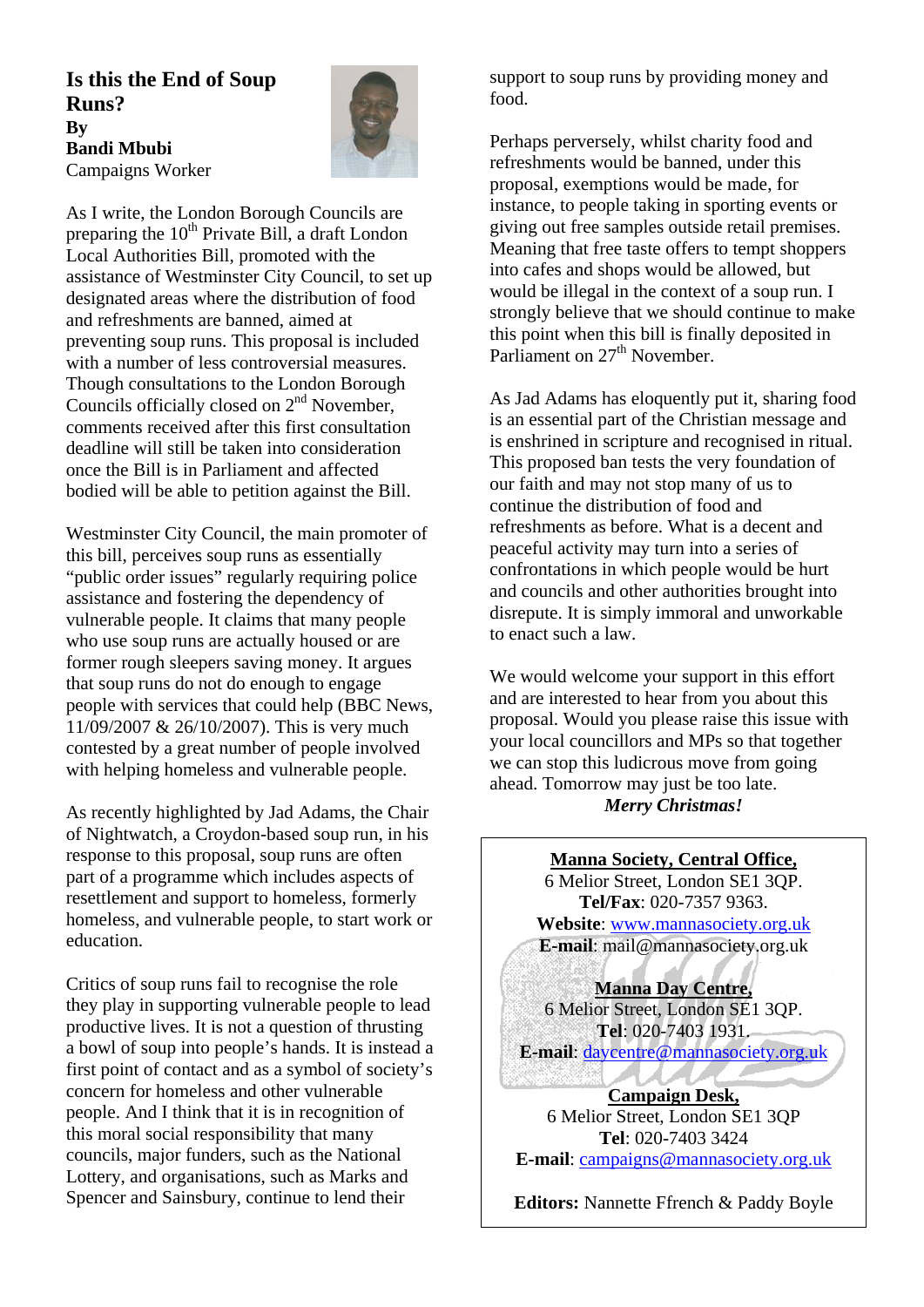## **Personal reflection of a mental health nurse By Marc Thurgood**



My first mental health advice session at the Manna; an

apprehensive experience that began halfway up the street as I approached a group of men with beer cans and dogs, wearing many layers of soiled clothing and carrying large rucksacks and blankets – the familiar signs of the rough sleeper. <br>
• **Relationship breakdown:** conflict with

Inside, a busy hall full of at least one hundred more similar souls who all, it seemed, viewed me with at best curiosity, and at worst suspicion. As well they might, because, as I came to realise over what was to be the next seven years of my time working at the centre, this group of people have every reason to be wary of people like me. have every reason to be wary or people like me.<br>In order to understand this, two common misconceptions about mental illness and homelessness need to be highlighted.

1. *"Many homeless people have mental* mortgage arrears, benefit problems. *illness due to the traumatic experience of homelessness."* Mental health problems are four times as common among homeless people as in the general population. However, studies of homeless people with mental illness show that, for the majority, their mental health problems began before their homelessness and often led directly to a loss of accommodation (e.g. an individual developing the frightening and disabling experience of hearing voices and being unable to think clearly and then being evicted due to rent arrears). This is often preventable and can reflect a failure of services to quickly identify when someone is in trouble. Once accommodation has been lost the hardship of being homeless can then worsen and add to an individual's existing mental health problems (Dean & Craig 1999.)

*2. The myth of the 'gentleman tramp'; homelessness as a romantic lifestyle choice.* The majority of homeless people do not originally choose to be and have undergone a gradual process of social exclusion. A number of vulnerability factors for becoming homeless can often be identified in an individual's history, and were commonly related to me by the people I met at the Manna (see below.)

#### **Factors that increase the risk of homelessness**  (www.crisis.org.uk)**:**

- **Institutionalisation:** time in local authority care as a child, imprisonment, previous service in the Armed Forces.
- **Health:** alcohol & drug misuse, mental health problems including depression, schizophrenia, personality disorder & learning disability, experience of childhood abuse, a combination of these factors.
- parents / step-parents, marital / relationship breakdown (including domestic violence), bereavement, lack of social support networks.
- **Education & work:** learning difficulties & literacy problems, exclusion from school, lack of qualifications,
- **Housing:** housing shortage, previous experience of homelessness.
- **Financial:** debts, especially rent or

**The potential consequences of homelessness**  People with severe and enduring mental health problems are at higher risk of losing accommodation and may present with any number of the above vulnerability factors and negative experiences of life. Once homeless a cycle of exclusion occurs that may involve the following:

- Onset or exacerbation of harmful drug & alcohol use.
- Contact with criminal justice system (e.g. begging, trespass, acquisitive crime to survive and / or to support an addiction.)
- Negative experience of discrimination  $\&$ rejection by the public and service professionals (the stigma of homelessness, offending, mental illness & addiction.)
- Loss of consistent contact with health services (often characterised by repeated emergency compulsory admissions into hospital when things reach crisis point or 'last resort' presentations to A&E departments, with poor continuity of care following hospital discharge reinforced by the discriminatory label of being of 'No Fixed Abode')
- Increased risk of violence, persecution  $\&$ exploitation by others.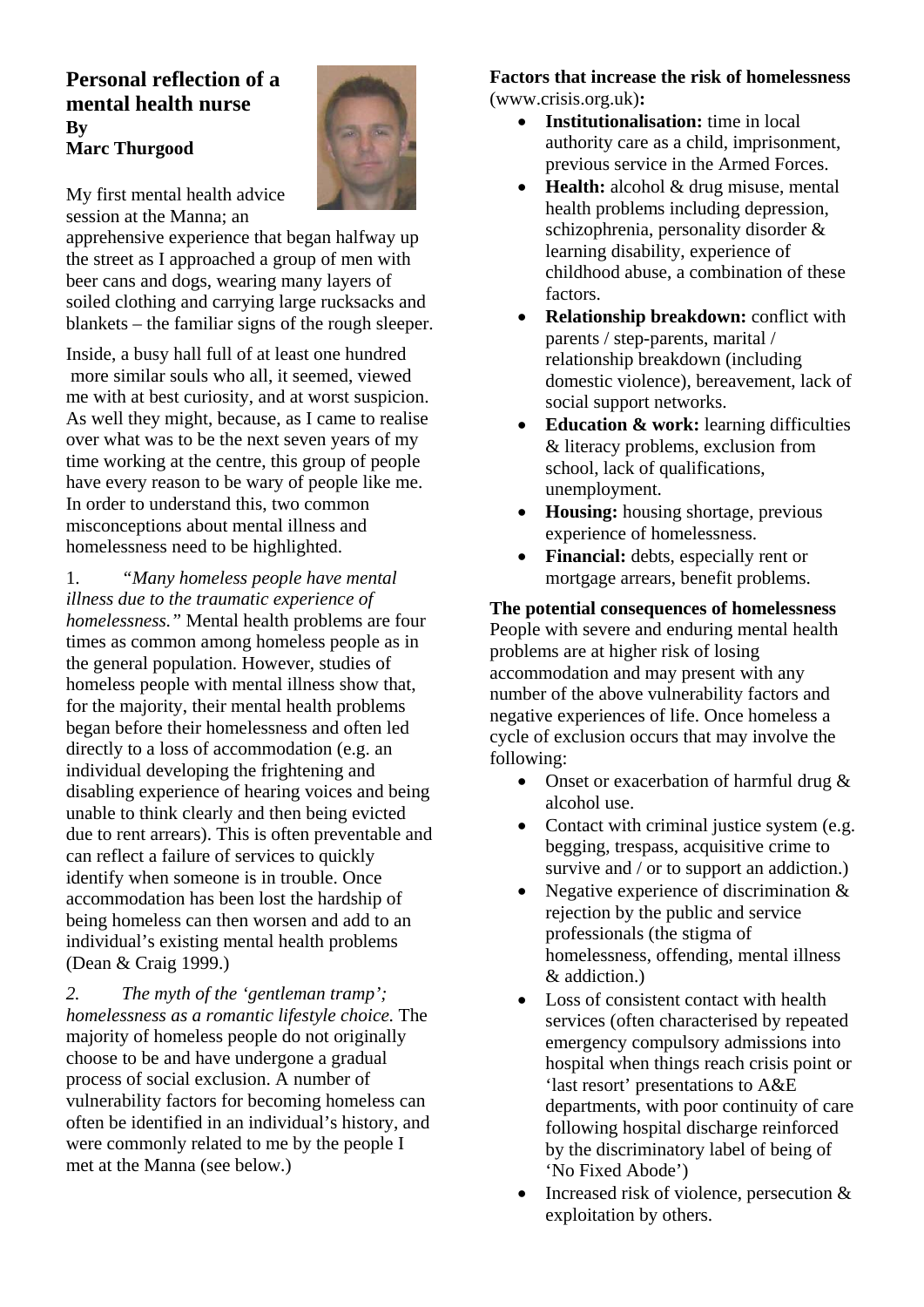- Increasing isolation, loss of self-esteem **The Clothing Store**  and confidence, alienation & defensive mistrust of others (the reduced ability to effectively seek & receive help.)
- Progressive deterioration in mental & physical health. Where would the Manna be

As a result of the above processes, many of the people I was to meet at the centre had had unhappy experiences of a range of services that were intended to help them. The Manna provides a different experience – an open door, few questions asked, flexible and practical help with compassion and tolerance. In this environment and with the right approach, the real person can emerge from beneath the 'street-wise' stereotype.

**Barry's story** (name and some details are changed to maintain confidentiality). Barry arrived in London from his hometown after a childhood of abandonment by his parents and the experience of abuse in children's homes. He didn't learn to read and write very well and wasn't able to hold down a job for long. In his late teens he began to develop schizophrenia – finding it hard to concentrate and organise his thoughts, hearing critical and derogatory voices and believing that he was under surveillance and being persecuted by others. In reality he also experienced much of the disadvantage described earlier, which only made things worse.

Drinking heavily, leaving hostel accommodation when his fear became unbearable and keeping others at arm's length became his survival strategy and led to a life of street homelessness for twenty years.

Despite this, he retained a keen sense of humour and gradually, over four years of contact with my team at the Manna (a place that unconditionally accepted him and to which he kept returning), he finally took up the offer of supported accommodation and began to receive treatment for his mental health problems.

Please support the Manna Society – it regularly transforms the lives of people like Barry.

#### **References**

[www.crisis.org.uk](http://www.crisis.org.uk/)

Dean R Craig T (1999) *Pressure Points: Why People with Mental Health Problems Become Homeless* London: Crisis

## **By Pauline Emmerson**  Committee Member



without the unsung heroes operating this service? It sounds so simple, a clothing store to distribute clothes and bedding for those in need. However, the clothing store can only operate because of the dedication of those involved, it requires much hard work, organisation and humour. Additionally the store is run with a true spirit of generosity and joy.

There are many stories I could tell you as an ex nurse at The Manna, of the occasions when the clothing store staff assisted in the health care of people who were in some distress, the simple provision of a shower and new clothes restored their dignity in a way that I could not. I might be able to clean and re dress a wound, but that is no consequence to the human spirit if I sent them on their way in filthy clothes, often stained with the exudates from a wound or injury.

The whole operate begins with donations from you, often Pat Flood collects items on his round, or kind people bring them into the centre. The workers then sort the clothes according to their suitability. Some items are excess to requirements for example, women's or children's clothes, and these are passed on to a 'rag man' for which we get paid.

The workers in the clothing store Rose, Jackie and Pascal (Melley) do all this; they then sort the bags out according to type of clothes (trouser, jumpers, shirts, socks etc) and size. The clothing store is then ready for action.

Finally, twice a week, our service users are invited to take what they need; usually there is a limit of three garments. Normally, around 30 people per session use the store. All items are free, and the clothing store staff enable this to happen with much care and consideration to the people concerned. There is also of course an amount of chit chatting and conversation involved all round, it is never quiet, but seldom rowdy.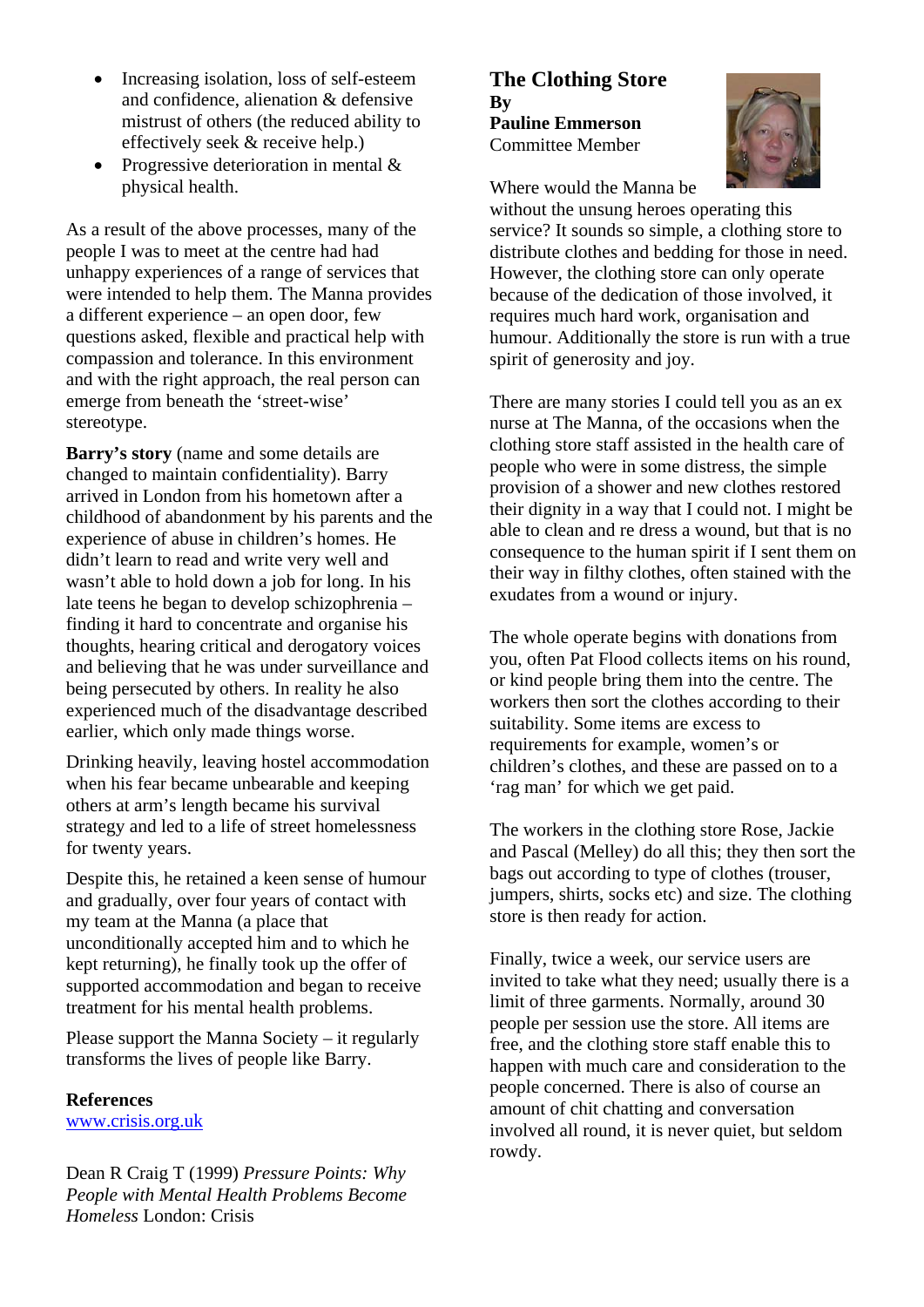Following the session, the workers tidy up and prepare for the next session and inevitable sort out more clothes.

We all take clothes so much for granted; we can choose what we wear and rarely are so limited by choice. The clothing store enables people to have choice and clean clothes or even warm bedding for the night. At this time of year we might dwell on the story of a child born in a stable, a refugee with very little, how much closer to God are those we help, please enable us to continue this valuable work.

Items badly needed at present are shoes (especially trainers), winter coats, jeans and men's underwear.



**Why so many needy people? By Nannette Ffrench**  Committee Member



It is not unusual to see someone sitting at a table in the Centre - head in their hands and fast asleep. This is extremely poignant and deeply upsetting to those of us who look on. The lack of sleep for those without a home or for those 'bedding down' in uncomfortable and unsuitable places can be soul destroying. I was in the Centre a few days ago, it was closing time and people were moving out. I noticed that one man did not stir because he was still sleeping. I saw one of the staff rouse him and he too moved out – outside with nowhere to go! I shed tears as I made my own way to the bus stop and home! Scenes like this bring alive the tragedy that exists in the lives of so many.

We frequently talk and reminisce about the 'early days' in the Manna Centre. There have been incredible changes in the layout of the premises and changes for the better in the way the Centre is operated. This is wonderful, thank God it enables us to give a better service to the many who call in every day. We have however always asked ourselves the question, and still do, as to why so many needy people, twenty five years on, continue to call each day, those who truly require a Centre such as ours. Are we

failing, nothing has changed in this respect since the 'early days'? We are fully aware of the gap between the huge wealth of some people and the grinding poverty of others. To see a poor person – head in their hands and fast asleep in the warmth and security of a day centre makes us ask ourselves what part we all play in this injustice.

God willing, we will continue with our services to the homeless, the poor and the victims of an unjust world. The Manna Society exists to do that, and with the support of so many we will try to do it very well!

*"We cannot do everything, and there is a sense of liberation in realising that. This enables us to do something, and to do it very well.* 

*It may be incomplete, but it is a step along the way, an opportunity for the Lord's grace to enter and do the rest. We may never see the results, but that is the difference between the master builder and the worker.* 

*We are workers, not master builders, ministers, not messiahs. We are prophets for the future that is not our own"*

Archbishop Romero.

### **Memories of my first Saturday morning at the Manna Centre ten years ago By Denise Lawson**  Saturday Volunteer



I arrived at the Manna center very early as I was anxious to do my share of the work. There was a small line of men waiting at the door. They parted to let me through with many good mornings.

The potatoes had been peeled and were ready and my first job was to chop about ten pounds of the biggest onions I'd ever seen. I needed the fan on, the windows opened and my glasses on to stop me from crying uncontrollably. While this was going on, the main room was buzzing with first arrivals. Huge piles of filled buns and doughnuts had been put out and two urns filled with tea. The crowd inside was growing.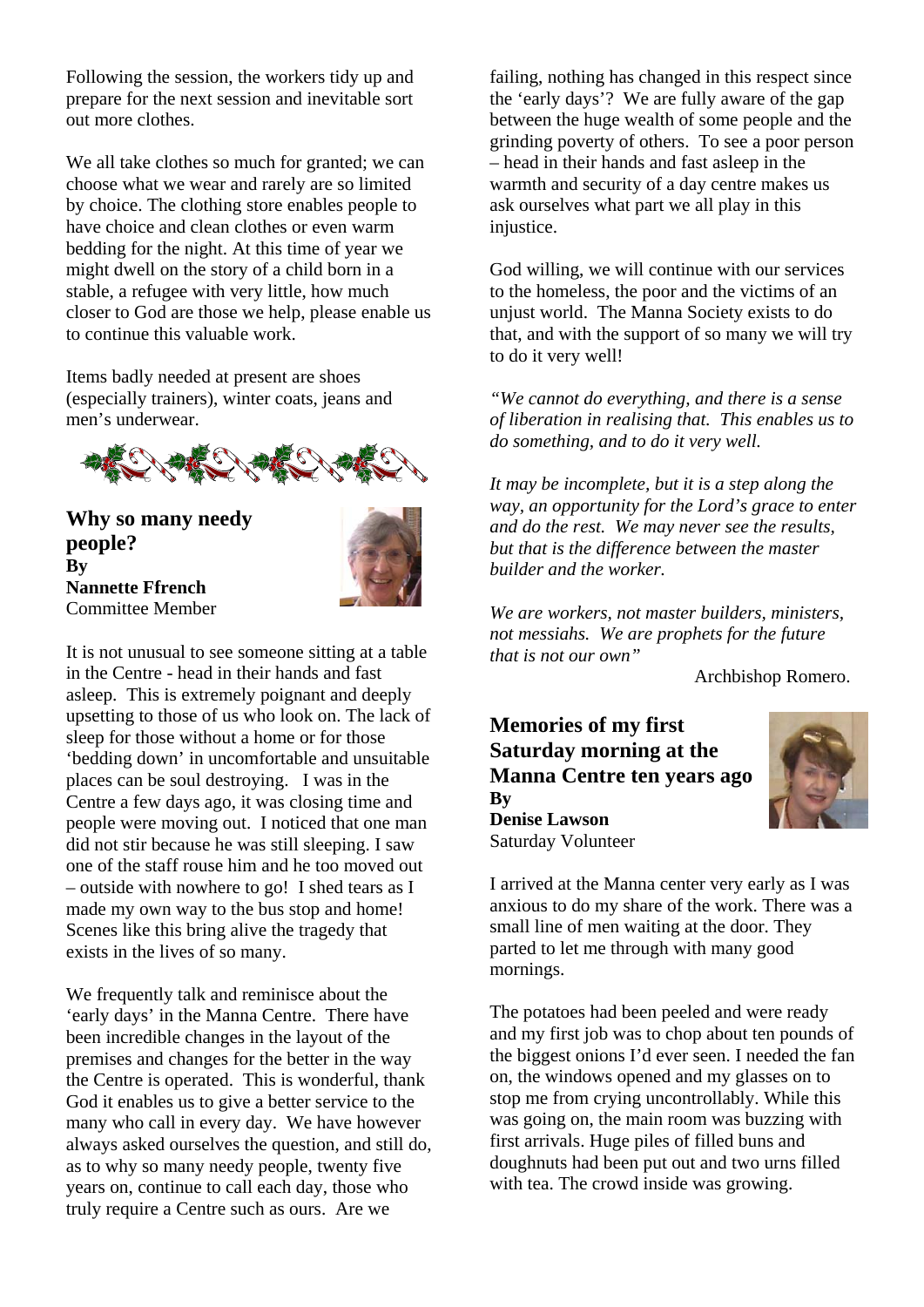When the cook arrived, she set to, breaking up forty tins of corned beef and crumbling them into four enormous trays. The onions and potatoes were cooked, the potatoes mashed and the corned beef hash was set to cook.

After this, I stood about feeling like a spare part while the hall slowly filled with men – young and old and many looking as though they had spent the night in the cold. The mugs and plates started to come back – there must have been two hundred. First we washed them in soapy water, then in rinsing water then they were put into a huge sterilizer for two minutes –then back on the tea trolley.

Next meal was – cereal and more tea. The place was filling up. Some took their bowls of cornflakes into the open area and sat at picnic tables. There was an outer area for those who wanted to smoke. Cans of lager etc have to be handed over before anyone is allowed to come in. I saw that there was no judgment of anyone at the Manna Centre – only a welcome and free food and clothes. Many men asked for a Bic razor and towel and had a shower and shave. The water was hot and the bathrooms very clean. The standards are extremely high.

I saw only a few women but one made a deep impression on me. She had had her baby taken from her when it was born many years ago. She had never got over it. She carried a bag around, full of stuffed toys and baby dolls and talked to her self about being careful how you "hold him". She had a boyfriend, who looked after her. Every now and then she hit him for no reason, but he didn't seem to mind.

The cereal bowls rolled in and more mugs. I began to feel I knew the mugs personally!

At 11.30 the corned beef hash was served, along with a vat of beans. Vegetarian hash had also been made, and soup for those who preferred. The hall was full and people were spilling out into the street. One hundred and eighty people were now eating at the Manna Centre – no one was turned away. All were served cheerfully by the men at the counter. Some of those who helped had once been clients themselves but had been offered flats and support and were living a more settled life.

I learned that at weekends food, showers and housing advice were available; weekdays medical care and clothes were also added to these services. Outside the window of the kitchen, I could see groups of men who were playing cards, doing crosswords and reading – it seemed like a little meeting place for some of them. They were laughing and joking and seemed very comfortable. I could not believe how tired I was feeling by this time. I had washed two hundred mugs five times over and the dirty plates kept on coming.

There were three young students doing a study on homelessness in the City. They were staying at a Jesuit house for the weekend and when they went back to school they were going to have to do an assembly on what they'd found. They moved around looking at different things and talking to some of the men and helping serve food. They seemed a bit stunned by the numbers. After eating, someone took out a pair of hair clippers and proceeded to cut hair in the yard. He gave one man after another a very short cut. After that he came and asked for a broom and swept the yard.

I learned that the charity Crisis was given food and shared it out to places like the Manna Centre. The standard of food is very high partly because big supermarkets and stores like Marks and Spencer's give food. The yogurts that were for pudding were accompanied by Belgian chocolates and lovely biscuits - washed down again with tea!!

At 1.30 the cry went up that the Centre was closing and we all set to washing floors and tables, kitchen walls and sinks and restacking the mugs ready for tomorrow. All I can say, it was the hardest morning's work I'd ever done. I have been coming quite regularly since that day. My daughter helps me and even my son and son-inlaw have been known to come and do some washing up on a Saturday. The Manna Centre and our friends there are now very dear to us all.